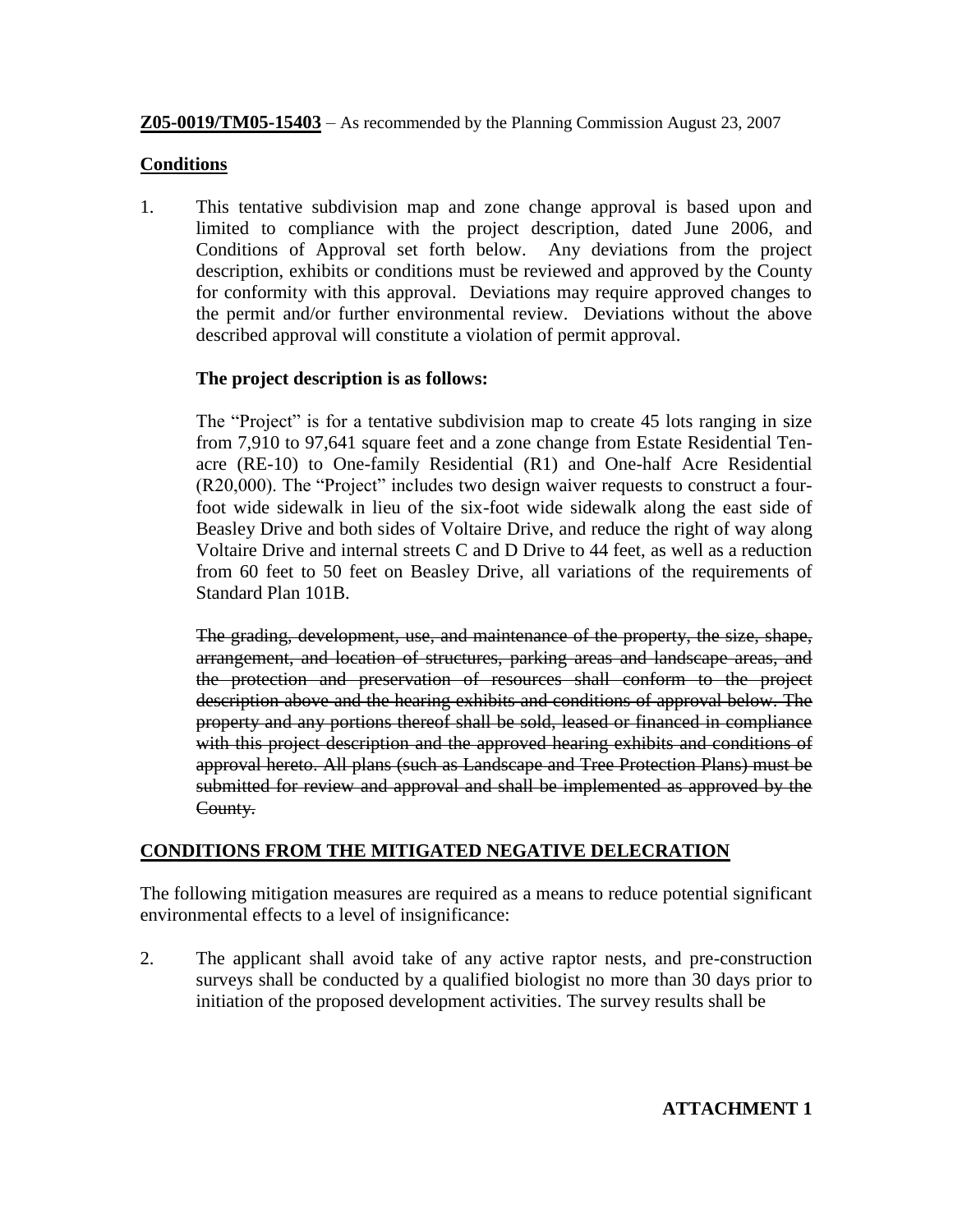submitted to the California Department of Fish and Game (CDFG) and Planning Services prior to issuance of a grading permit. If active raptor nests are found on or immediately adjacent to the site, consultation must be initiated with CDFG to determine appropriate avoidance. The applicant shall follow the appropriate avoidance measures issued by CDFG. If no nesting is found to occur, than necessary tree removal may proceed, upon approval by Planning Services.

Monitoring Responsibility: Planning Services

Monitoring Requirement: Planning Services shall ensure that adequate surveys are prepared prior to issuance of building grading permit.

3. The project applicant shall place construction fencing around the oak trees to protect them from disturbance during construction. Protective fencing shall be erected at least one (1) foot beyond the drip line surrounding each oak tree unless otherwise specified by a certified project arborist. This fenced area shall not be encroached for any reason, without authorization by the certified project arborist. No materials, equipment, or vehicles shall be stored or parked within the projected tree zone. No grading, cuts, fills or trenching of any kind shall be allowed within the drip line of the trees without direct supervision of the project arborist.

### Monitoring Responsibility: Building Services

Monitoring Requirement: During construction, the building inspector shall ensure that protective fencing is properly erected, and that the fenced area is not encroached, unless supervised by the project arborist on site.

4. Any oak trees removed from the site shall be replaced mitigated as specified in the Interim Interpretive Guidelines for El Dorado County as adopted by the County on November 9, 2006. Replacement of removed tree canopy shall be at a 200 tree saplings per acre, or 600 acorns per acre, whether on-site or off-site. Mitigation for loss of tree canopy shall be implemented to reduce impacts from oak tree loss. Fulfillment of any one of the following options will reduce impacts to a less than significant level:

For tree replacement under Policy 7.4.4.4 of the General Plan, oak trees shall be replanted at a rate of 200 tree saplings per acre, or 600 acorns per acre, whether on-site or off-site. A tree planting and preservation plan is required prior to issuance of a grading permit. If the applicant chooses to replace removed trees off-site, an easement for off-site replacement must be obtained prior to the recordation of the tentative map. A letter from the certified project arborist or qualified biologist verifying the replacement of trees and a contract for intensive to moderate maintenance and monitoring shall be required for a minimum of 15 years after planting. The survival rate shall be 90 percent. Any trees that do not survive during this period of time shall be replaced by the property owner. The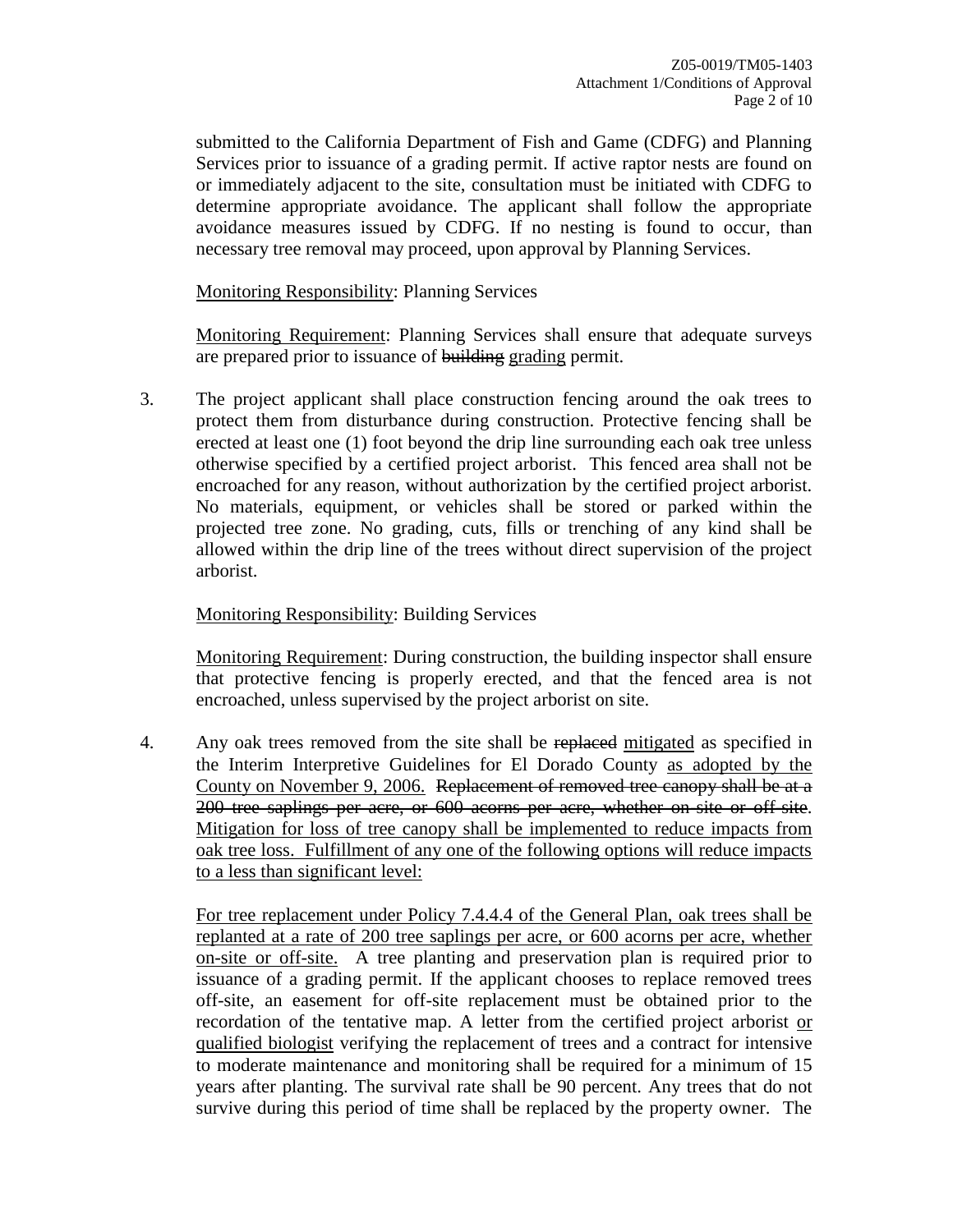arborist or biologist contract, planting and maintenance plan, and all compliance documents necessary to meet the Oak Woodlands Interim Interpretive Guidelines shall be provided to Planning Services prior to issuance of a grading permit.

Payment of all fees required under Option B of General Plan Policy 7.4.4.4 to the county's Integrated Natural Resources Management Plan (INRMP). Payment of fees shall be at a migration ratio of 2:1 and based on all impacted oak woodland acreage. Payment of fees and successful completion of this alternative is dependent upon county adoption and implementation of the INRMP by the County and approval of Planning Services.

Acquisition of an off-site conservation easement covering property with healthy oak woodland canopy area of 5.62 acres, equivalent to 100 percent of the oak canopy area proposed to be removed by the project6. The conservation easement shall be in close proximity to the project site or within or adjacent to an Important Biological Corridor or Ecological Preserve, as designated in the General Plan. The conservation easement shall provide for the preservation of the area in perpetuity and shall include such terms, conditions, and financial endowments for monitoring and management deemed necessary by the County to ensure the longterm preservation of the oak woodland area. The easement shall be in favor of the County or a County-approved conservation organization.

Monitoring Responsibility: Planning Services

Monitoring Requirement: Planning Services shall review the Certified Arborist letter and conduct a site visit prior to issuance of a grading permit to ensure that all measures are in place to protect the oak trees during construction ensure the project adheres to the Interim interpretive Guidelines and the mitigation measure conditions.

5. During preliminary site grading, a cultural resources specialist shall be present on site in the event that subsurface artifacts are uncovered. If a deposit is found to be significant, data shall be collected and consultation shall be initiated with the appropriate agency. Work in the area of the discovery shall be halted until artifacts can be evaluated in accordance with state and feral regulations regarding cultural resources. A contract demonstrating that a cultural resources specialist has been retained for site grading activity shall be submitted to Planning Services for review prior to issuance of a grading permit.

Monitoring Responsibility: Building Services

Monitoring Requirement: During grading, building inspector shall ensure that a cultural resource specialist is on site.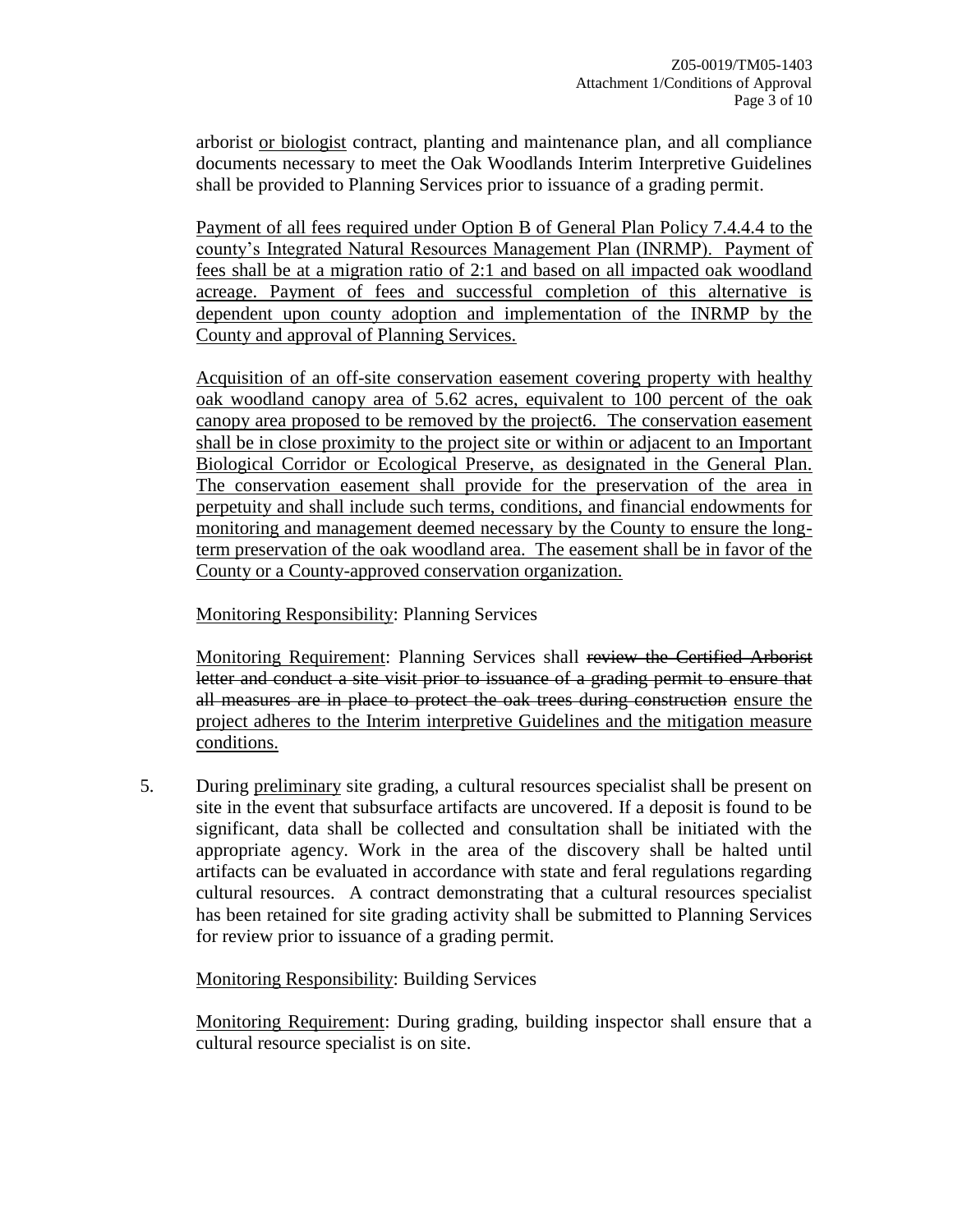6. Construction activities shall be limited to between the hours of 7:00 AM and 5:00 PM, Monday through Friday, and 8:00 AM and 5:00 PM on weekends and federally-recognized holidays.

Monitoring Responsibility: Building Services

Monitoring Requirement: Building inspector shall ensure that construction documents indicate hours limitations as specified in mitigation measure.

7. This project is located within or adjacent to an area which has wildlife resources and was referred to the California Department of Fish and Game. In accordance with State Legislation (California Fish and Game Code Section 711.4), the project is subject to a fee of \$1,800.00 after approval but prior to the County filing the Notice of Determination on the project. This fee, plus a \$50.00 recording fee, is to be submitted to Planning Services and must be made payable to El Dorado County. The \$1,800.00 is forwarded to the State Department of Fish and Game and is used to help defray the cost of managing and protecting the States fish and wildlife resources.

#### **Department of Transportation**

8. The applicant shall construct the following roadways as specified in Table 1. The improvements shall be substantially completed to the approval of the Department of Transportation or the applicant shall obtain an approved improvement agreement with security, prior to the recordation of the final map: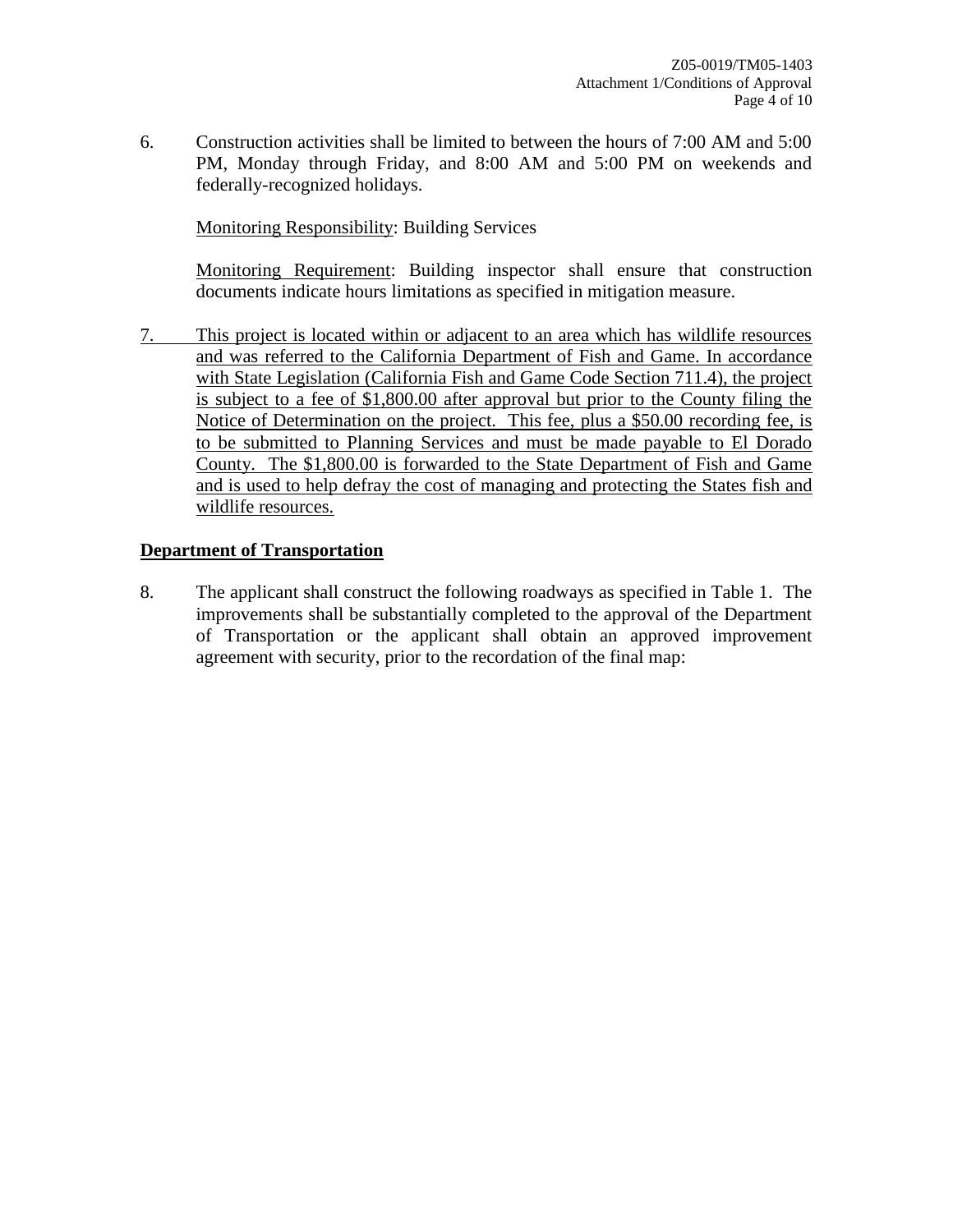| <b>TABLE 1</b>     |                       |                                                           |
|--------------------|-----------------------|-----------------------------------------------------------|
| <b>ROAD NAME</b>   | <b>ROAD WIDTH</b>     | <b>EXCEPTIONS/NOTES</b>                                   |
| Marble Valley      | 40 ft roadway with    | Standard Plan Type 2 vertical curb and gutter (no         |
| Road(on-site)      | 50 ft ROW along       | sidewalk), with Class 1 Bike Path. 40 foot roadway with   |
|                    | frontage per Std Plan | four (4) foot wide paved shoulder along frontage and 6    |
|                    | 101B                  | foot wide native shoulder on both sides of roadway        |
| Marble Valley      | 40 ft roadway with    | No curb/ gutter/sidewalk. Two (2) lane roadway.           |
| Road(off-site)     | 60 ft ROW             | Required off site improvements of Marble Valley Road      |
| Eastern Boundary   |                       | are reimbursable through the "Area of Benefit for the     |
| to Flying $C'$     |                       | Construction of Marble Valley Road Resolution 118         |
| Road               |                       | $2000$ ."                                                 |
| Voltare and        | 28 ft roadway (44 -   | Standard Plan Type 1 curb and gutter with four (4) foot   |
| Beasley Drive,     | 50 ft ROW) per Std    | wide sidewalks, Type 2 vertical curb for 'D' Drive.       |
| $'C'$ & 'D' Drive, | $Plan$ 101 $B$        | Beasley Drive Standard Plan Type 2 vertical curb and      |
| 'B' Court          |                       | gutter with six (6) foot wiH: $\D$ -                      |
|                    |                       | drive\MyDocuments\Minutes\2007\0823.docde sidewalk        |
|                    |                       | on east side of roadway only and two (2) foot wide        |
|                    |                       | shoulder with guard rail on west side of roadway from     |
|                    |                       | STA $18+18$ to $19+72$ as shown on tentative map. 'B'     |
|                    |                       | Court and 'C' Drive cul-de-sac according to Standard Plan |
|                    |                       | 114.                                                      |

*Notes for Condition 1 table:*

*Road widths in the preceding table are measured from curb face to curb face. Curb face for rolled curb and gutter is 6" from the back of the curb. Required off-site improvements of Marble Valley Road are reimbursable through the "Area of Benefit for the Construction of Marble Valley Road – Resolution 118-2000."*

- 9. The approved traffic study requires that the applicant shall improve the Cambridge Road/ US 50 eastbound on-off ramps. providing an all way stop. Specific improvements to be provided are limited to signage and striping relating to an all way stop as identified in the approved traffic study. The improvements shall be substantially completed to the approval of the Department of Transportation or the applicant shall obtain an approved improvement agreement with security, prior to the recordation of the final map. In addition, the applicant shall obtain an approved encroachment permit from Caltrans for the required improvements.
- 10. The required off-site improvements to Marble Valley Road, as specified in Table 1 of DOT conditions, shall adhere to the "Area of Benefit for the Construction of Marble Valley Road – Resolution 118-2000" and shall be consistent with the MacKay & Somps "Conceptual Plans for the Improvements of Marble Valley", which were approved by DOT on September 3, 1999. The applicant shall update these Improvement Plans and the associated Area of Benefit Engineer's Report to adhere to current County Design Standards and the improvements shall be substantially completed to the approval satisfaction of the Department of Transportation or the applicant shall obtain an approved improvement agreement with security, prior to the recordation of the final map.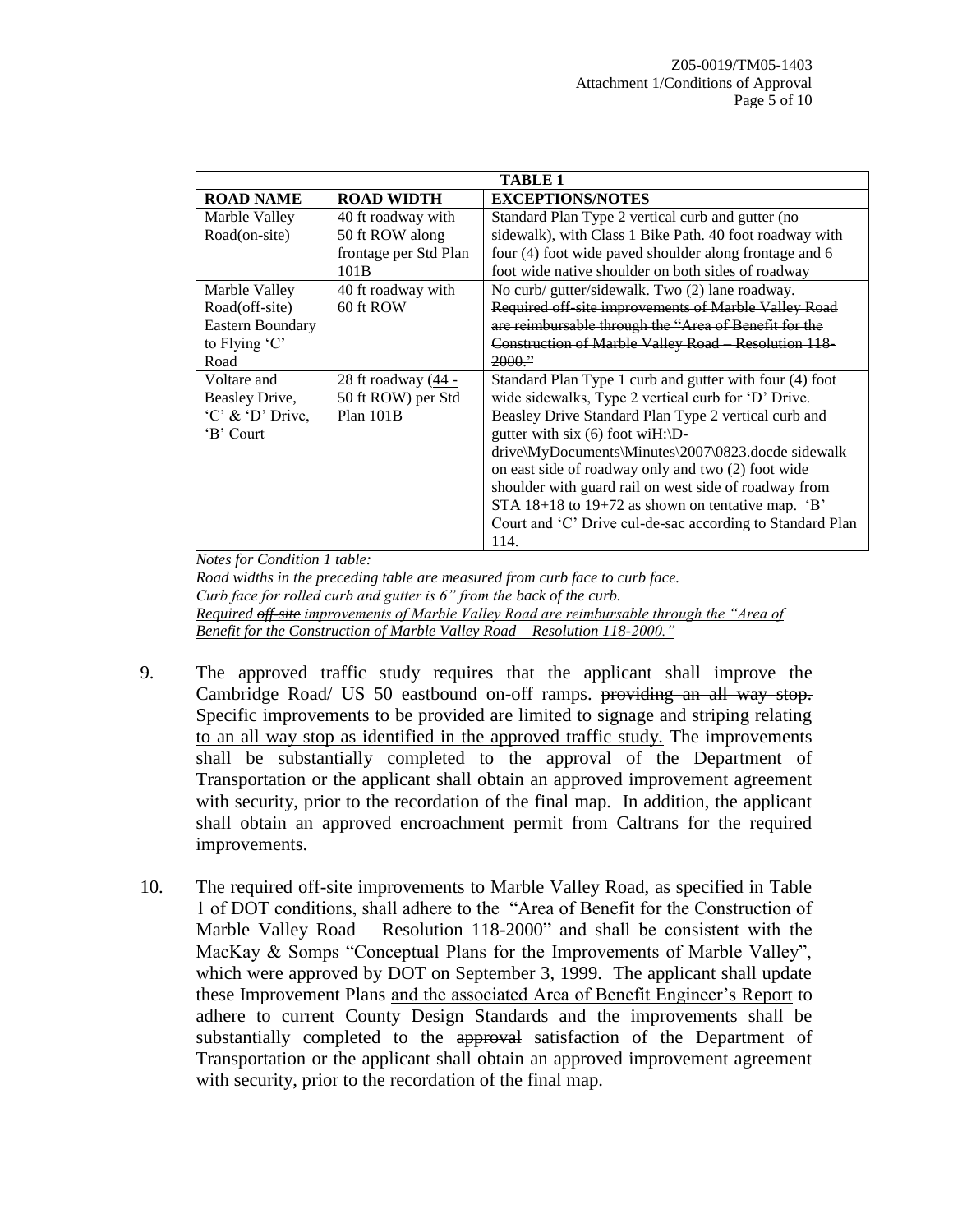- 11. The required on and off-site improvements to Marble Valley Road shall be signed and striped as a two (2) lane road as shown on the approved tentative map and California Design Manual for Traffic Control and the required on-site and off-site road improvement plans for Marble Valley Road.
- 12. The applicant shall irrevocably offer to dedicate (IOD), in fee, 50 feet of right of way along the entire on-site frontage of Marble Valley Road, with the appropriate slope easements. This offer will be accepted by the County.
- 13. The applicant shall irrevocably offer to dedicate (IOD), in fee, 60 feet of right of way from the eastern boundary of this project to Flying 'C' Road, where it intersects with Crazy Horse Road, with the appropriate slope easements, as depicted on the revised MacKay & Somps Conceptual Plans for the Improvements of Marble Valley, which were approved by DOT on September 3, 1999. This offer will be accepted by the County.
- 14. The applicant shall irrevocably offer to dedicate (IOD), in fee, adequate right of way to realign Flying 'C' Road to intersect with Marble Valley Road, with the appropriate slope easements, as depicted on the revised MacKay  $\&$  Somps Conceptual Plans for the Improvements of Marble Valley, which were approved by DOT on September 3, 1999. This offer will be accepted by the County.
- 15. The applicant shall irrevocably offer to dedicate (IOD) a 50 44 foot road and public utility easement for Voltare and a 50 foot road and public utility easement for Beasley Drive prior to filing the final map. This offer will be rejected by the County.
- 16. A vehicular access restriction shall be established along the entire north side of the on-site frontage of Marble Valley Road except for the proposed access locations shown on the tentative map prior to filing the final map. All lots that front on two roads shall take access on the minor roadway, and a non-vehicular access easement shall be established along the entire frontage on the major roadway.
- 17. A secondary access road, providing permanent or temporary looped circulation for each phase of development, shall be constructed prior to the first building permit being issued for any residential structure except where the issuance of building permits is for model homes, which shall be unoccupied.
- 18. The applicant shall join and/or form, prior to filing the final map, a zone of benefit or an entity satisfactory to DOT, to maintain all on-site roads and/or drainage facilities not maintained by the County.
- 19. As specified in the Conditions of Approval, the subdivider is required to perform off-site improvements. If it is determined that the subdivider does not have or cannot secure sufficient title or interest of such lands where said off-site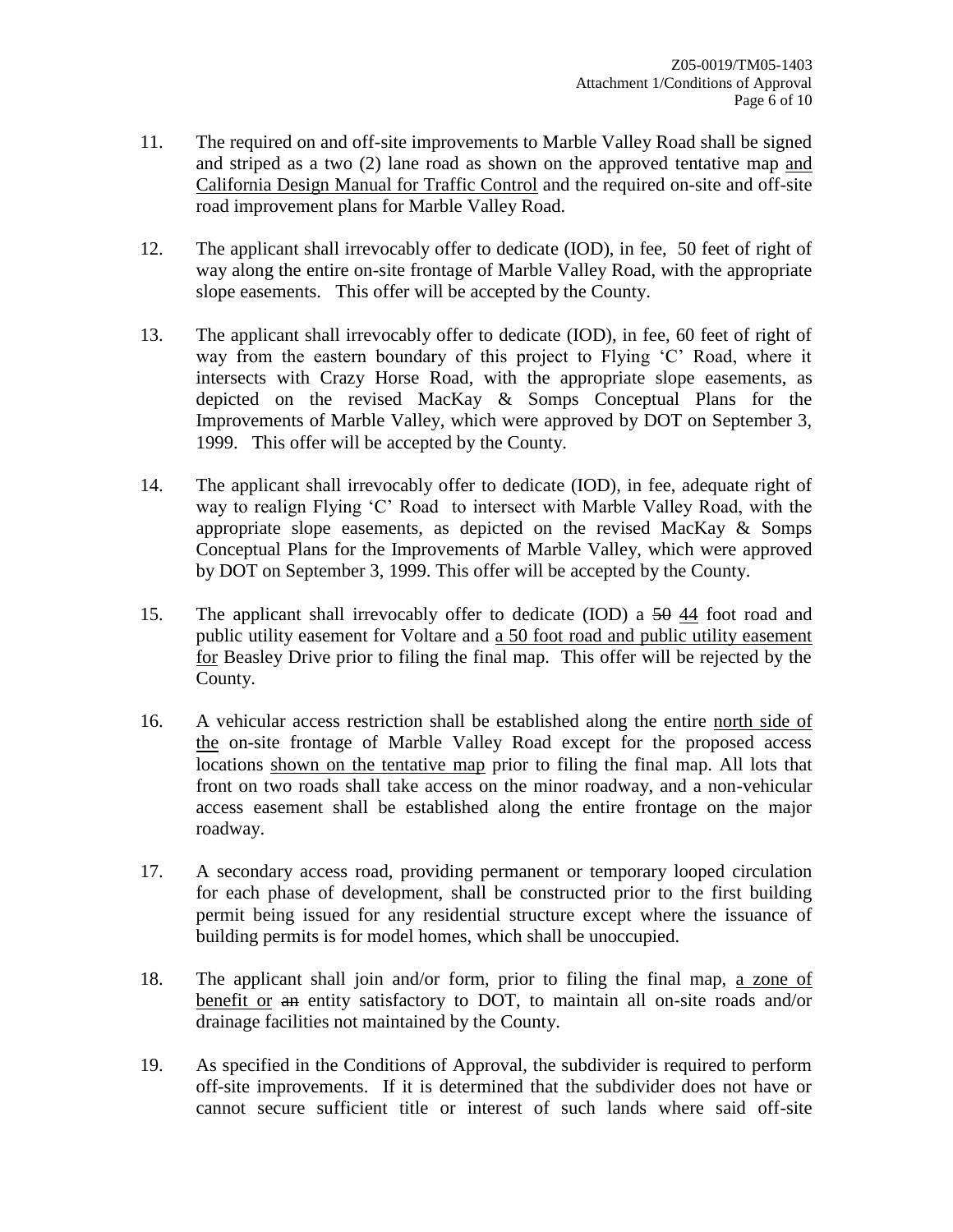improvements are required, the County may, at the subdivider's expense and within 120 days of filing the final map, acquire by negotiation or commencement proceedings to acquire an interest in the land which will permit the improvements to be made, including proceedings for immediate possession of the property. In such cases, prior to filing of any final map or parcel map, the subdivider shall submit the following to the Department of Transportation Right of Way Agent, and enter into an agreement pursuant to Government Code Section 66462.5 and provide acceptable security to complete the offsite improvements, including costs of acquiring real property interest to complete the required improvements, construction surveying, construction management and a 20 percent contingency:

- a. A legal description and plat, of the land necessary to be acquired to complete the offsite improvements, prepared by a civil engineer or land surveyor.
- b. Approved improvement plans and specifications of the required off-site improvements, prepared by a civil engineer.
- c. An appraisal prepared by a professional appraiser of the cost of land necessary to complete the off-site improvements.
- 20. The applicant shall adhere to all DOT standard conditions as specified on Attachment A, which were provided to the applicant's engineer on June 7, 2007.
- 21. Should the property located adjacent to the project to the south (Assessor's Parcel Number 119-020-35) obtain tentative map approval from the County prior to construction of Marble Valley Road, the applicant shall be responsible for posting security totaling one-half of the cost of the on-site improvements described in special project Condition 1 to be constructed as a part of Phase 4 as shown on the tentative map.

## **El Dorado County Fire Protection District**

- 22. The District shall require eight new hydrants, of Muller model Centurion 200, for this project, as approved by the Fire District in an appropriate location. The applicant shall install the hydrants along with roadway and utility improvements.
- 23. The developer shall construct Beasley Road and Voltaire Drive at least 40<sup>3</sup> in to a 28-foot roadway width.
- 24. The developer shall limit on-street parking for Roads C and D on only one side of the street prior to occupancy. No parking signs or red curbs are required.
- 25. A Fire Safe Plan, approved by CDF and El Dorado County FPD, is required prior to occupancy.
- 26. The developer shall ensure that cul-de-sacs and all access roads are open to public use with no gates immediately prior to and after occupancy.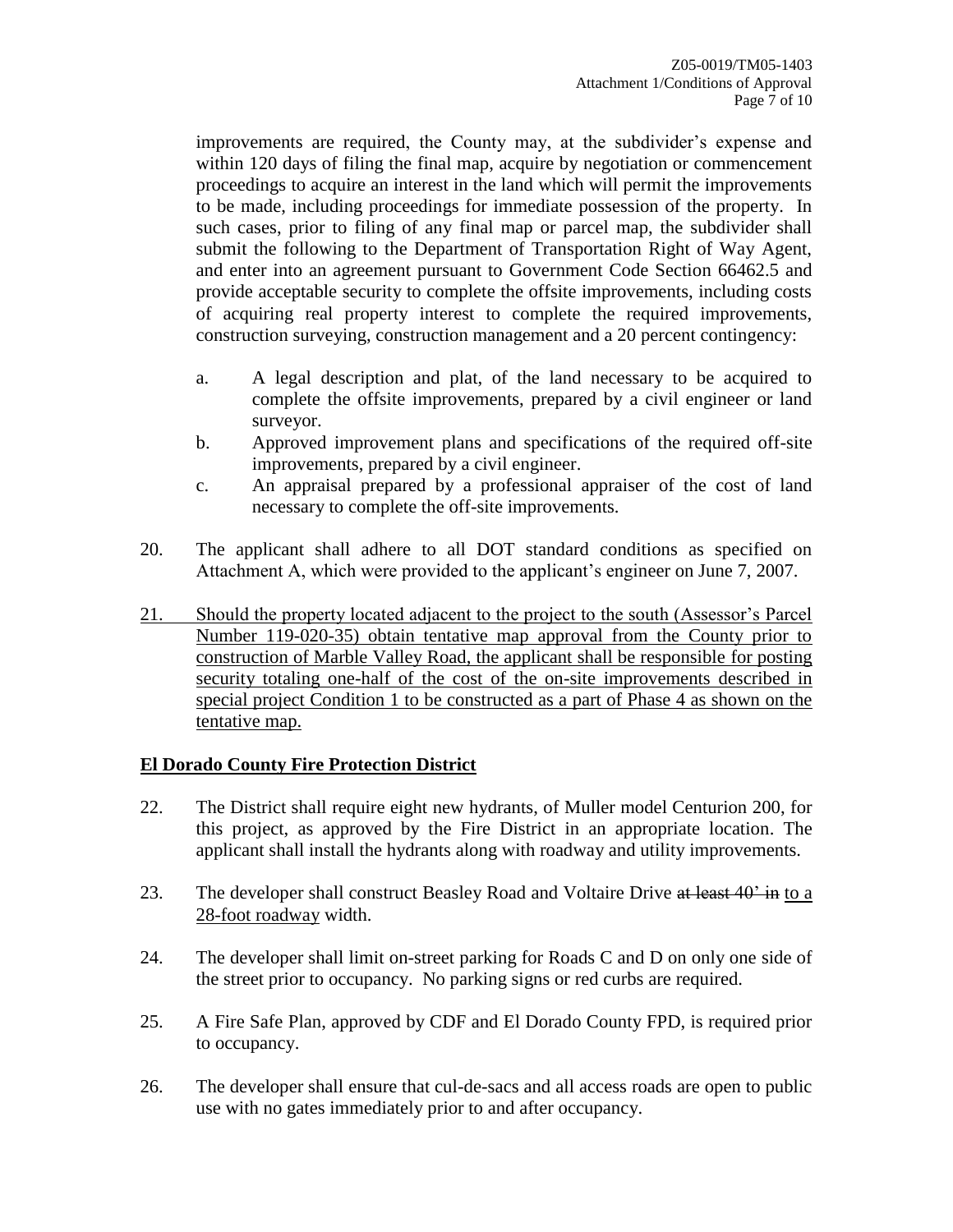# **LAFCO**

27. Prior to final map filing, the applicant shall complete the annexation process into EID through LAFCO and submit evidence of the satisfaction of this condition to Planning Services upon completion.

#### **Planning Services**

- 28. The applicant shall provide to Planning Services, a meter award letter or similar document from EID, prior to filing the final map.
- 29. The subdivision is subject to parkland dedication in-lieu fees based on values supplied by the Assessor's Office and calculated in accordance with Section 16.12.090 of the County Code. The applicant shall pay all fees at the time of filing the final map.
- 30. The subdivider shall pay a \$150.<sup>00</sup> appraisal fee payable to the El Dorado County Assessor for the determination of parkland dedication in-lieu fees.
- 31. The developer shall enter into an agreement with the school districts to pay the sum of  $$8,288<sup>00</sup>$  per residential unit constructed within the boundaries of the subdivision. The agreement shall provide for an annual adjustment in the fee by the increase in the Engineering News Record Construction Cost Index. The increase is calculated by the districts as of January 1 of each year and implemented on July 1 of each year. The applicant shall contact the County Office of Education prior to the issuance of any building permits to verify the applicable fee at the time of building permit issuance. The owner of record shall pay the fee at the time the building permit is issued. The owner of record shall record on the property the agreement or a notice of restriction to alert subsequent owners of this obligation.
- 32. In the event of any legal action instituted by a third party challenging the validity of any provision of this approval, the developer and landowner agree to be responsible for the costs of defending such suit and shall hold County harmless from any legal fees or costs County may incur as a result of such action, as provided in Section 66474.9(b) of the California Government Code.
- 33. The subdivider shall defend, indemnify, and hold harmless El Dorado County and its agents, officers, and employees from any claim, action, or proceeding against El Dorado County or its agents, officers, or employees to attack, set aside, void, or annul an approval of El Dorado County concerning a subdivision, which action is brought within the time period provided for in Section 66499.37.

County shall notify the subdivider of any claim, action, or proceeding, and County will cooperate fully in the defense.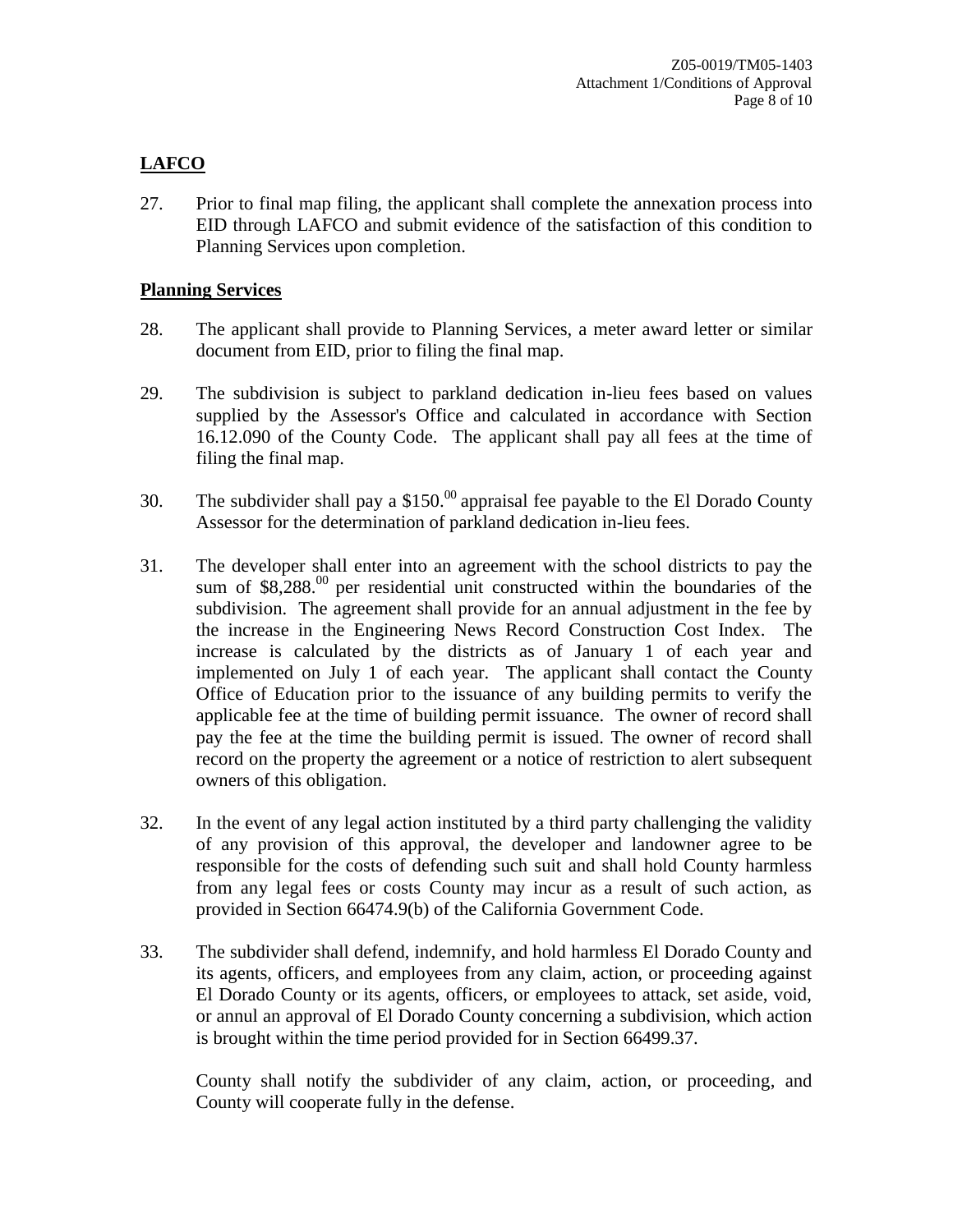34. All Development Services Planning fees shall be paid prior to issuance of any Building Permit.

## **Surveyor's Office**

- 35. All survey monuments must be set prior to the presentation of the Final Map to the Board of Supervisors for approval; or the developer shall have the surety of work to be done by bond or cash deposit. The project applicant shall ensure that verification of set survey monuments, or amount of bond or deposit are acceptable to the County Surveyor's Office.
- 36. The applicant shall file a completed road name petition for roads serving the development with the County Surveyor's Office prior to filing the final map.

#### **El Dorado County Resource Conservation District**

- 37. Prior to grading operations, the developer shall contact the District for review of an erosion control plan. The erosion control plan must be approved by the District prior to grading operations.
- 38. Revegetation of all disturbed soils will be accomplished with approved amounts and types of vegetative species, mulch, and fertilizer materials per the "El Dorado County Erosion Control Requirements and Specifications – MLRA18." The applicant shall include these specifications as a part of the engineering drawings for the project.
- 39. The applicant shall analyze the downstream drainage areas for the capacity of existing structures to adequately handle runoff created by the proposed development and problems related to erosion control. The applicant shall complete this as part of the erosion control plan.

#### **California Regional Water Quality Control Board**

- 40. The applicant shall obtain a permit for the project under the National Pollutant Discharge Elimination System (NPDES). The applicant shall obtain the General Permit to cover this project prior to construction.
- 41. The project applicant shall eertify that the project will not violate water quality standards prior to issuance of a grading permit. Section 401 of the Clean Water Act and shall-obtain approval of a 401 Water Quality Certification of any waters of the United States that may be affected by the project prior to issuance of a grading permit.